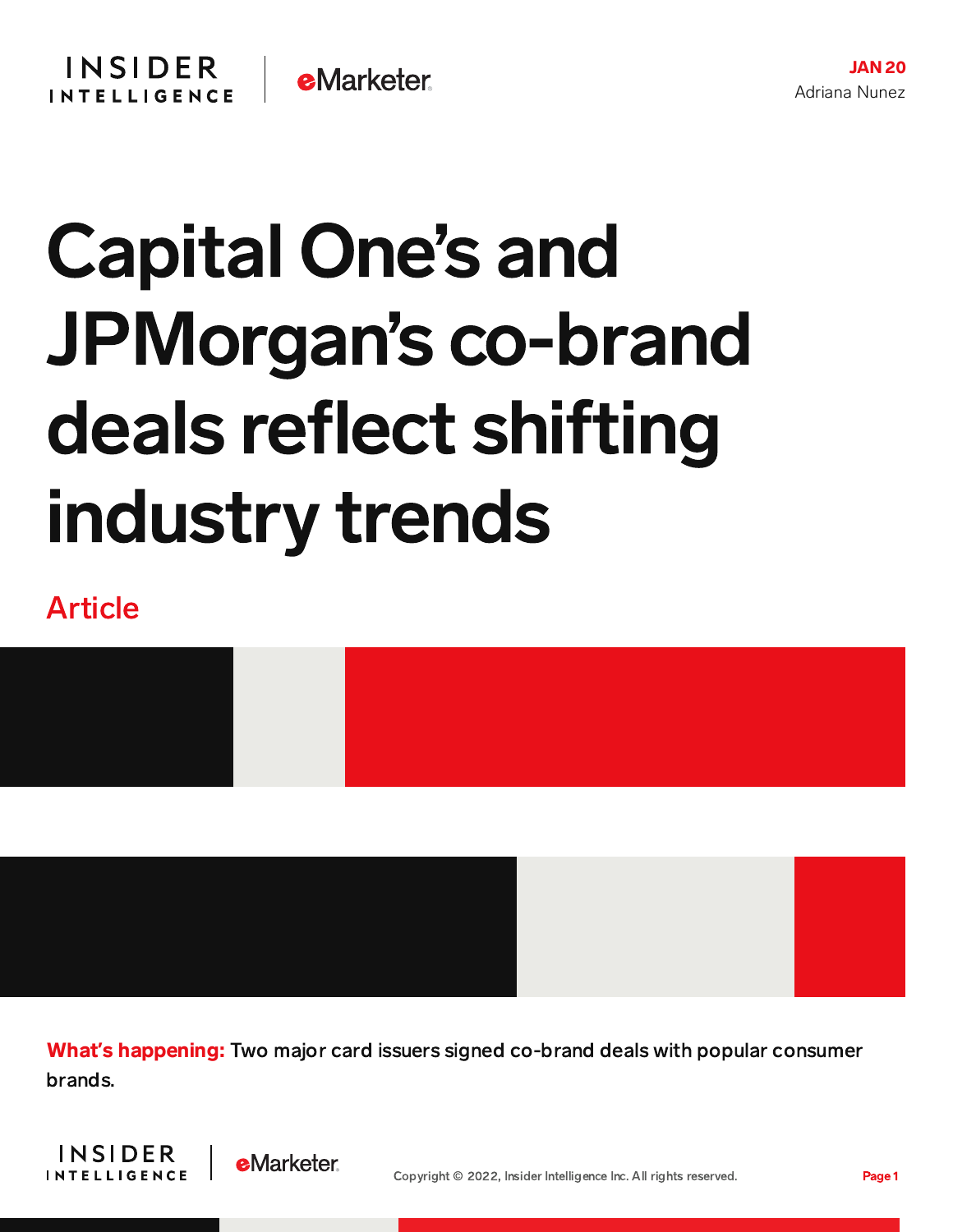#### Capital One will take over BJ**'**s Wholesale Club**'**s credit card portfolio from Alliance Data Systems (ADS), per The Wall Street Journal.

- The portfolio holds roughly \$1.5 billion in balances, people with the matter told the Journal. ADS had an average of \$15.5 billion in balances in Q3, so the BJ's portfolio would've accounted for nearly 10% of its business.
- BJ's filed a lawsuit against ADS on Tuesday alleging that the issuer is prolonging the transfer of existing credit cards to Capital One.

#### JPMorgan will launch a co-brand card with Instacart, per Bloomberg.

- Instacart [hinted](https://content-na1.emarketer.com/doordash-instacart-look-dive-credit-card-space) at the card last year. At the time, it was rumored that cardholders would likely get 5% cash back on Instacart purchases—though neither Instacart nor JPMorgan has confirmed rewards.
- JPMorgan previously partnered with Instacart to offer Chase cardholders limited-time online grocery rewards.

Capital One**'**s opportunity: Capital One's deal with BJ's adds another popular brand to its cobrand mix—it brought in **Williams [Sonoma](https://content-na1.emarketer.com/capital-one-launches-all-new-williams-sonoma-credit-card-rewards-program)** last year—and adds to the flurry of retail brands changing issuing partners as contracts come to an end. Last year, Gap [moved](https://content-na1.emarketer.com/gap-moves-its-credit-card-business-synchrony-barclays) its portfolio from Synchrony to Barclays, and Amazon is reportedly [searching](https://content-na1.emarketer.com/amazon-ignites-search-bidders-take-on-cobranded-card-portfolio) for an issuer to take over its portfolio from JPMorgan.

Instead of renewing contracts with current partners, retailers like BJ's may be looking to work with issuers that offer distinct capabilities that can boost spending. Capital One, for example, offers strong rewards tied to ecommerce—a key focus for retailers during the pandemic. It offers a generous 5% cash back for online purchases for its **Walmart** co-brand program.

JPMorgan**'**s opportunity: Instacart**'**s US grocery sales are expected to climb 16% year over year (YoY) and surpass \$30 billion in 2022, [per](https://forecasts-na1.emarketer.com/6170f151b215ff1584c85f76/61194a99197ec70c50689670) eMarketer forecasts from Insider Intelligence. A co-brand lets JPMorgan tap into that growth and diversifies its co-brand portfolio, which is mostly focused on travel—though it does include Starbucks.

And with digital co-brands [well-positioned](https://content-na1.emarketer.com/co-brand-credit-card-report#The_CoBrand_Cards_Market) for growth, JPMorgan can benefit from working with a digitally native brand like Instacart. The partnership can also help the issuer attract other digital brands to its co-brand business.

**INSIDER** 

**INTELLIGENCE** 

**e**Marketer